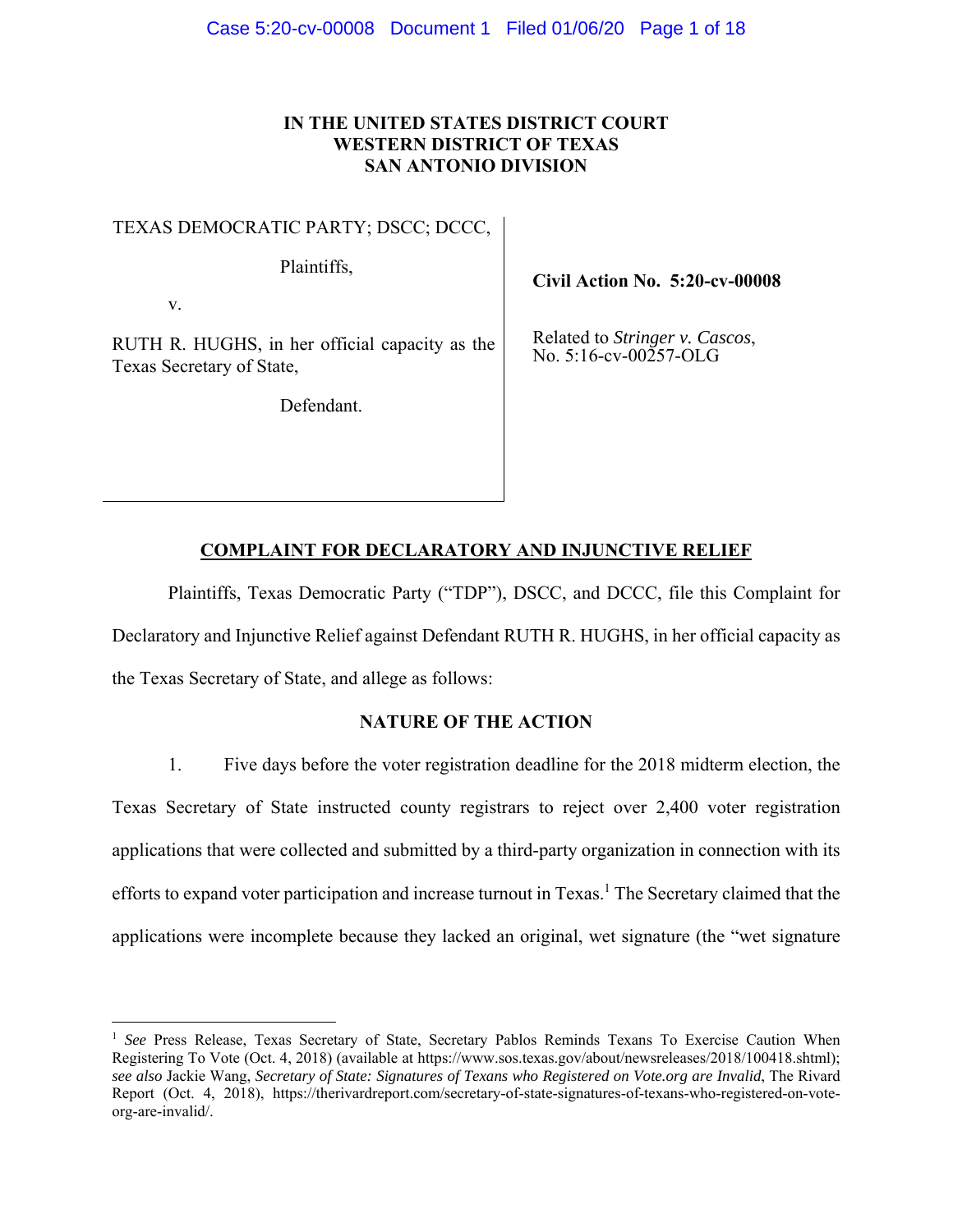### Case 5:20-cv-00008 Document 1 Filed 01/06/20 Page 2 of 18

rule"), despite the fact that Texas law makes no reference to wet signatures and permits voters to register by faxing, and then mailing, "a copy" of their voter registration application to their county registrar. TEX. ELEC. CODE §§ 13.002(a), 13.143(d-2). Consistent with the Secretary's guidance, county registrars left thousands of Texas voters scrambling to register to vote before the midterm elections, and many were unable to do so.

2. The decision to reject these applications not only misapplies the Texas Election Code, but also contradicts the State's longstanding recognition that electronic signatures carry the force of law. *See, e.g.*, TEX. BUS. & COM. CODE § 322.007 ("If a law requires a record to be in writing, an electronic record satisfies the law."). In fact, the Secretary of State's Office already accepts electronic signatures on some voter registration applications submitted through state agencies. Voters who renew their licenses or change their addresses at the Texas Department of Public Safety ("DPS"), for instance, can enter their signatures on electronic keypads; these signatures are then stored electronically, which allows Texas DPS officials to piece together a voter registration application by combining personal information populated from the renewal or change of address forms, and the voter's signature from the electronic file. This information, once compiled, becomes the voter's registration application and is approved if the applicant meets the eligibility requirements.

3. The ability to complete and sign applications electronically significantly expands registration opportunities for many voters who may have limited access to mailing facilities or who otherwise need assistance to register. In providing such assistance, organizations like Plaintiffs can facilitate the transmission of electronically-signed applications to the county registrar, rather than collecting hand-signed copies from each individual voter, and as a result can reach many more voters throughout the State. The wet signature rule, however, imposes an

 $-2-$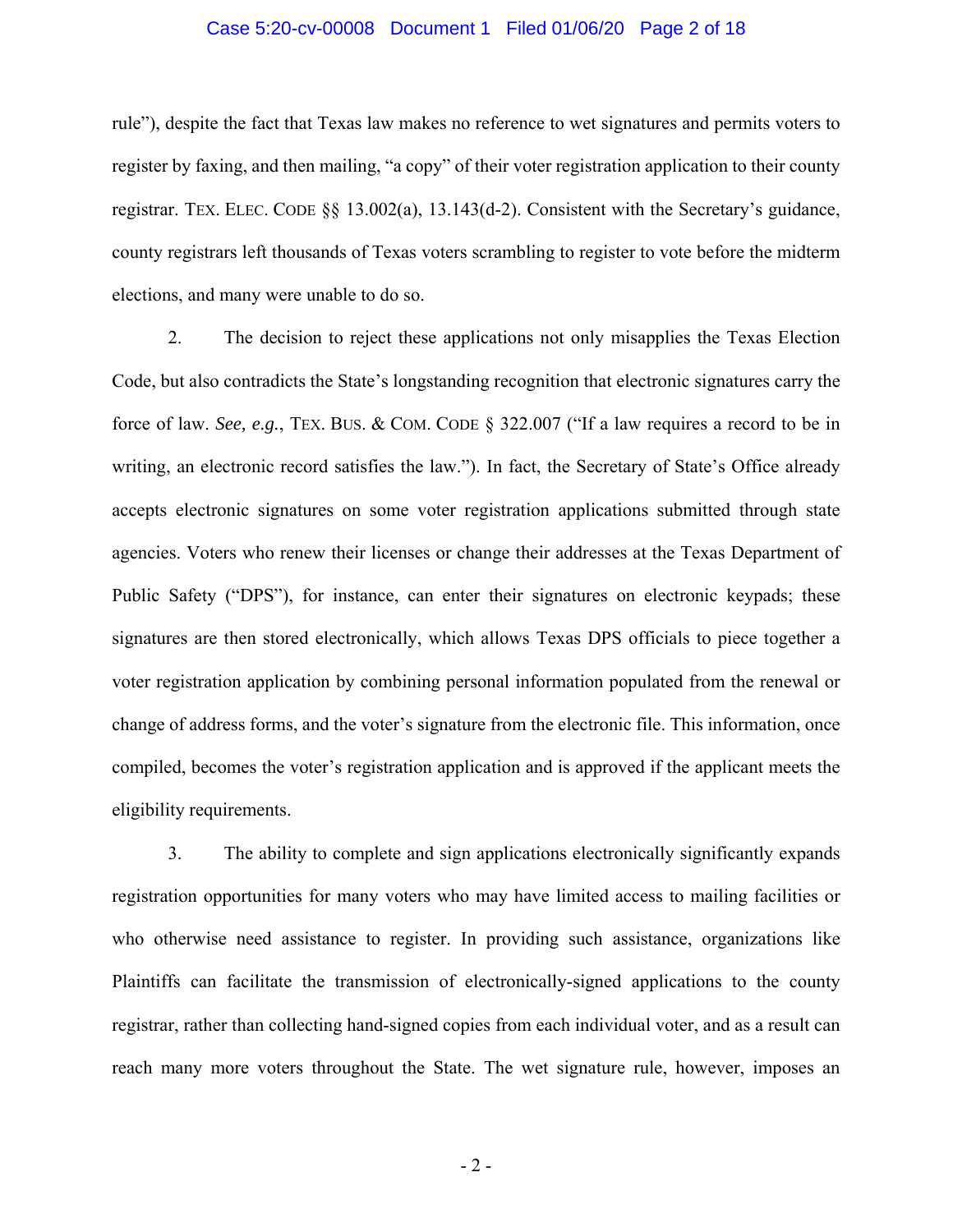### Case 5:20-cv-00008 Document 1 Filed 01/06/20 Page 3 of 18

arbitrary requirement that limits access to the franchise and forces organizations like Plaintiffs to expend additional resources in order to assist potential registrants in complying with antiquated, bureaucratic rules that serve no legitimate State interest. Thus, even if the wet signature rule had any basis in Texas law (though it does not), it violates the federal Constitution and the Civil Rights Act by selectively targeting and burdening private organizations' efforts to increase voter turnout, and imposing an arbitrary barrier to registration that has already denied many Texans the opportunity to vote for reasons entirely unrelated to their eligibility.

4. Absent an injunction, the wet signature rule will not only burden the right to vote, but it will also undermine Plaintiffs' missions by imposing additional costs on, and limiting the reach of, their voter registration programs. For these reasons, and those stated below, Plaintiffs request that the Court declare that the Secretary's wet signature rule violates the First and Fourteenth Amendments to the U.S. Constitution, Section 1971 of the Civil Rights Act of 1964, and the Texas Election Code; enjoin the Secretary from enforcing the wet signature rule; and instruct the Secretary to inform all county registrars that voter registration applications should not be rejected for lack of a wet signature.

#### **JURISDICTION AND VENUE**

5. Plaintiffs bring this action under 52 U.S.C. § 10101 and 42 U.S.C. §§ 1983 and 1988 to redress the deprivation, under color of state law, of rights secured by the Civil Rights Act and the United States Constitution. This Court has original jurisdiction over the subject matter of this action pursuant to 28 U.S.C. §§ 1331 and 1343 because the matters in controversy arise under the Constitution and laws of the United States. This Court has supplemental jurisdiction over the matters that arise under state law pursuant to 28 U.S.C. § 1367 because those matters are so related to claims in the action within the Court's original jurisdiction that they form part of the same case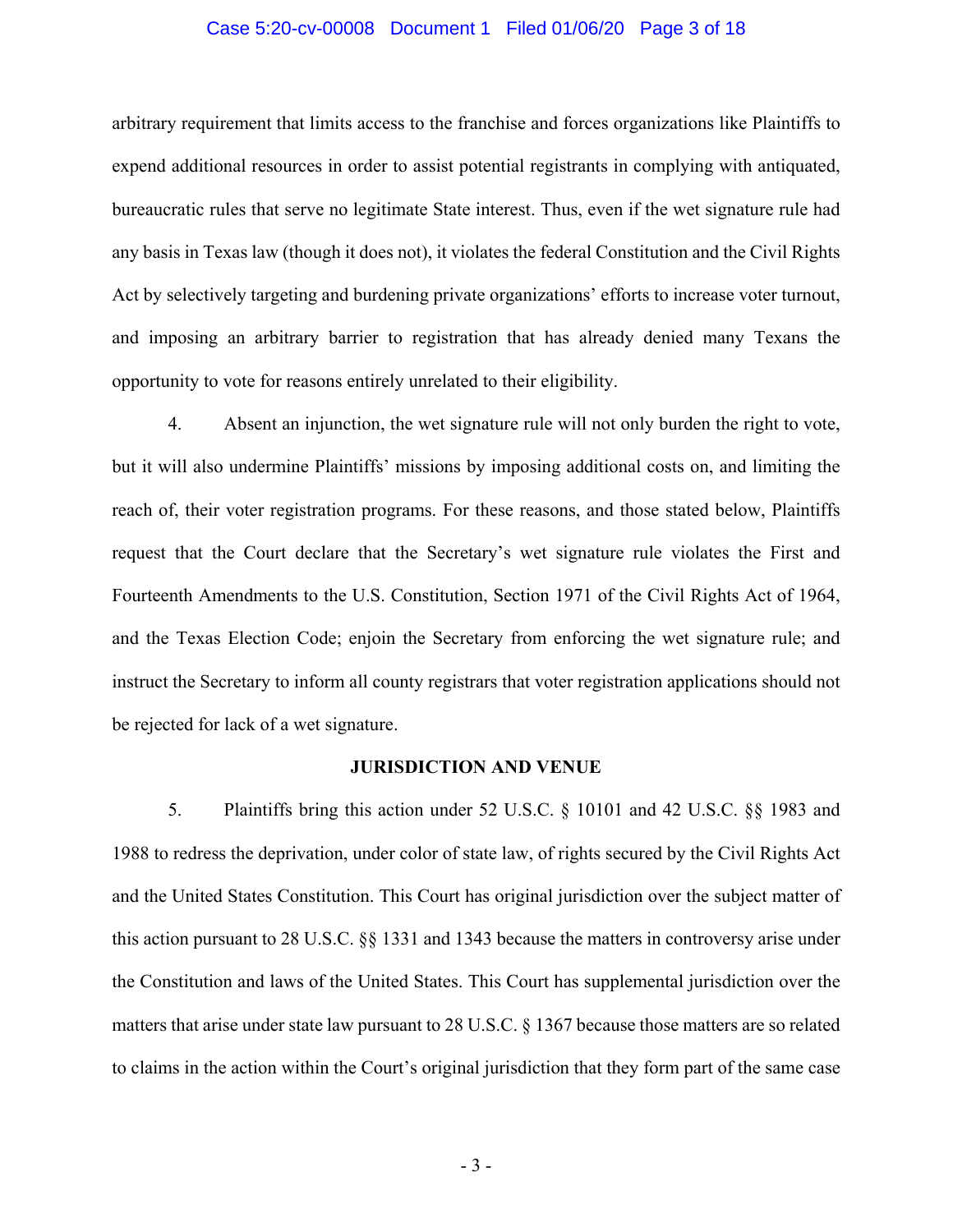#### Case 5:20-cv-00008 Document 1 Filed 01/06/20 Page 4 of 18

or controversy. This Court has personal jurisdiction over the Defendant who is sued in her official capacity only.

6. Venue is proper in the U.S. District Court for the Western District of District of Texas pursuant to 28 U.S.C. § 1391(b)(2) because a substantial part of the events that gave rise to Plaintiffs' claim occurred there.

7. This Court has the authority to enter a declaratory judgment pursuant to 28 U.S.C. §§ 2201 and 2202.

### **PARTIES**

8. Plaintiff Texas Democratic Party ("TDP") is the statewide organization representing Democratic candidates and voters throughout the State of Texas within the meaning of section 117 of Texas's Election Code and all other applicable provisions of the election laws. TDP's purpose is to elect Democratic Party candidates to public office throughout Texas. To accomplish its purpose, TDP engages in vitally important activities, including supporting Democratic Party candidates in national, state, and local elections through fundraising and organizing; protecting the legal rights of voters; and ensuring that all voters have a meaningful opportunity to cast ballots in Texas. TDP has millions of members and constituents from across the State, including Texans who regularly support candidates affiliated with the Democratic Party, and will register to vote in upcoming elections.

9. In preparation for the 2020 elections, TDP has invested significant resources in voter engagement efforts with the goal of registering approximately 2,600,000 unregistered, eligible, Democratic voters. In support of this mission, TDP initiated a comprehensive organizing campaign that includes sending voter registration forms to new and unregistered Texas residents, following up with residents to encourage the completion and submission of voter registration

 $-4-$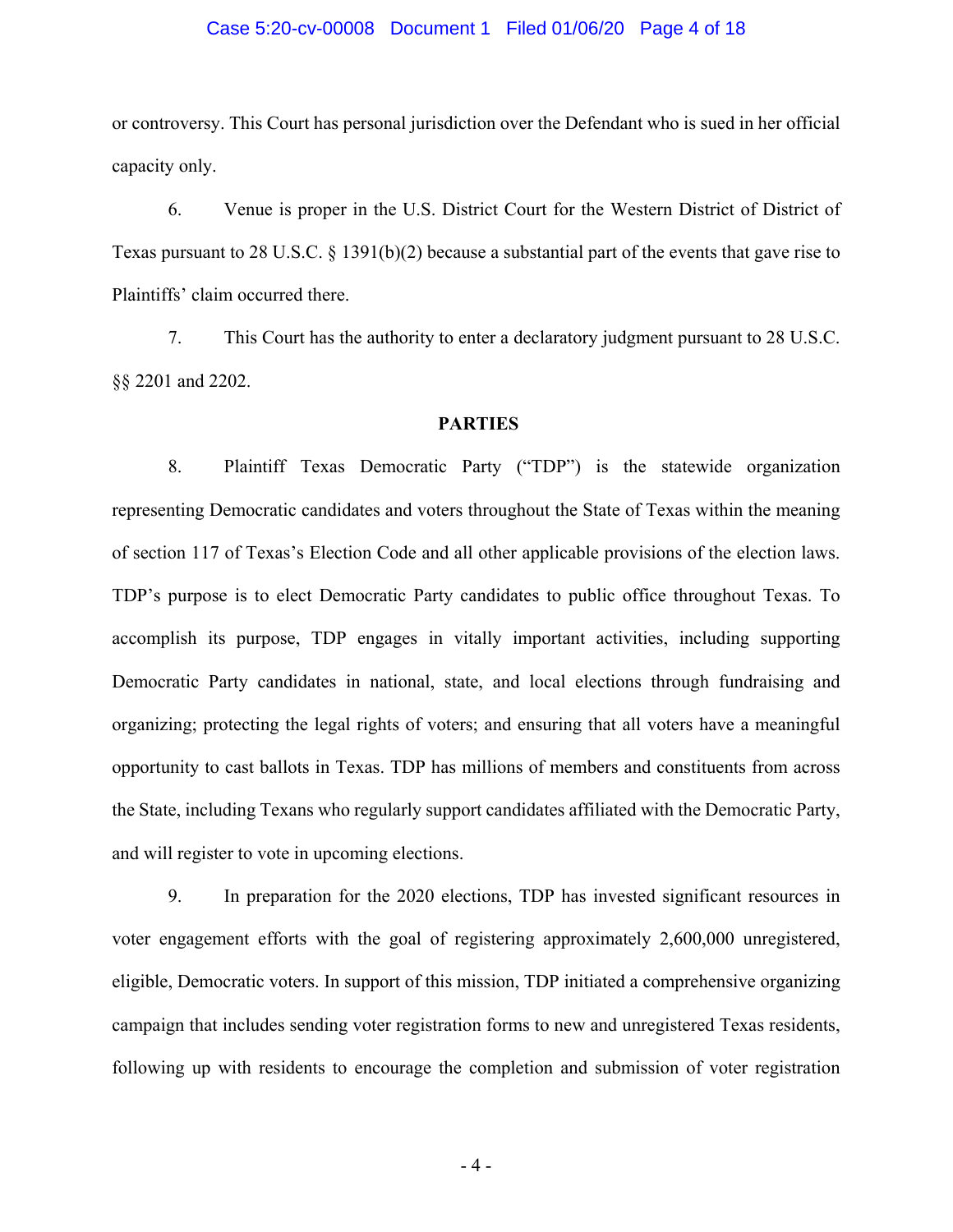### Case 5:20-cv-00008 Document 1 Filed 01/06/20 Page 5 of 18

forms, and partnering with organizations involved in high school and college campus organizing. TDP also relies on an online registration tool that allows voters to enter their application information and automatically populates their voter registration form. But because the wet signature rule prevents voters from signing their voter registration forms electronically or with an imaged signature, TDP must expend additional resources to ensure that voters receive and sign a hard copy of their completed applications, and, in many cases, deliver stamped, addressed envelopes which voters can use to mail their applications to their county registrars.

10. Defendant's conduct directly harms TDP by imposing burdens and costs that limit the effectiveness of its voter registration program and make it more difficult for TDP to reach its registration goals and accomplish its mission of electing Democrats in Texas. Because of the wet signature rule, TDP will be forced to expend more resources, and divert funds from other critical priorities, in order to assist voters in completing the registration process and increase turnout. The wet signature rule also harms TDP members and constituents who are required to register in order to vote in the upcoming 2020 elections, and some of whom have had their voter registration applications with imaged signatures rejected in the past, and must now incur the additional burden and expense of complying with the wet signature rule.

11. Plaintiff DSCC is the national senatorial committee of the Democratic Party, as defined by 52 U.S.C. § 30101(14), and its mission is to elect candidates of the Democratic Party to the United States Senate, including in Texas. DSCC works to accomplish its mission across the country and in Texas by, among other things, assisting state parties. In 2018, DSCC made contributions and expenditures in the tens of millions of dollars to persuade and mobilize voters to support Democratic Senate candidates. In 2020, DSCC expects to invest millions in support of the Democratic candidate selected as the nominee to run against Republican Senator John Cornyn.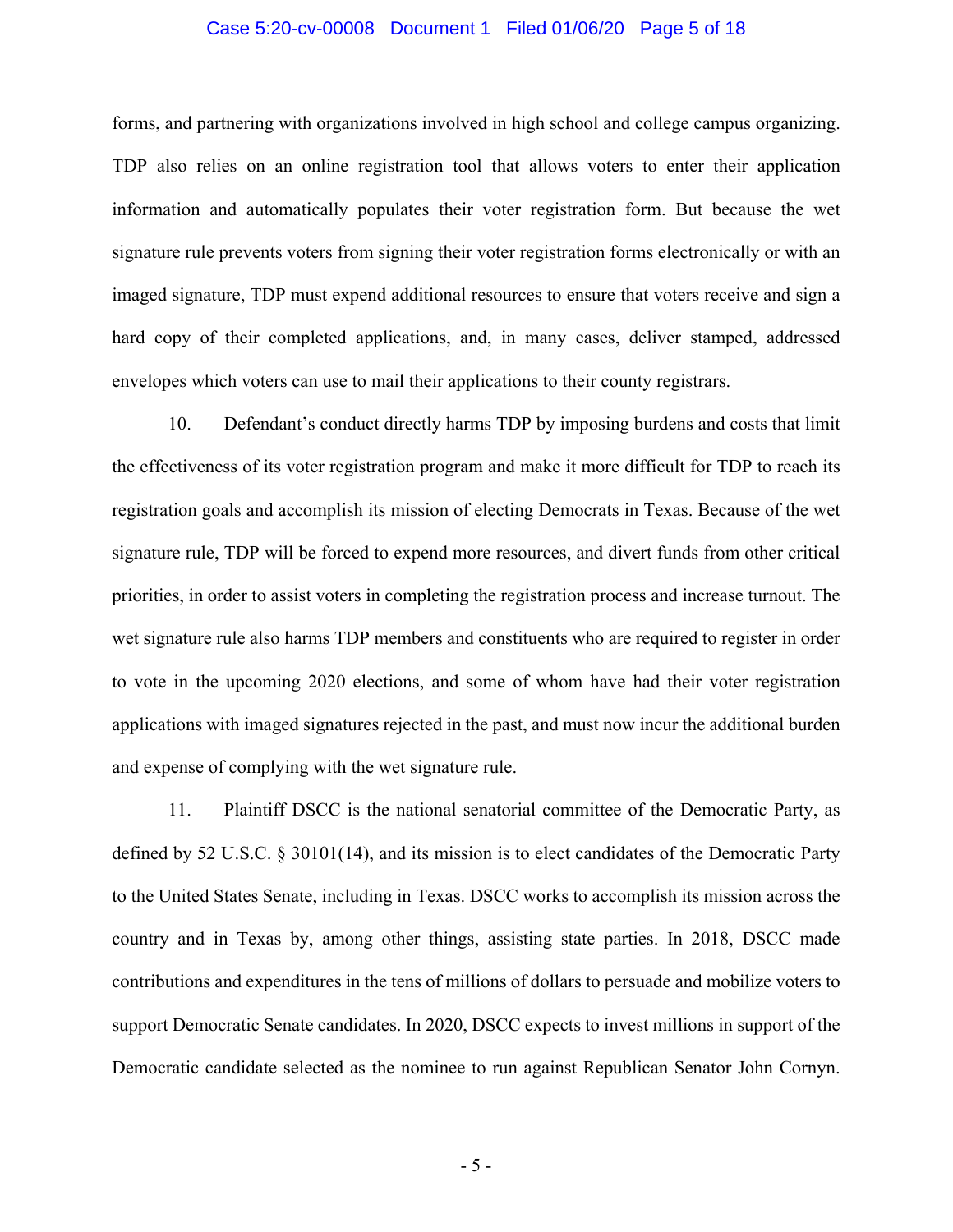#### Case 5:20-cv-00008 Document 1 Filed 01/06/20 Page 6 of 18

The Secretary's conduct directly harms DSCC by frustrating its mission of, and efforts in, electing the Democratic Party candidate to the U.S. Senate in Texas by suppressing the access of eligible Texas citizens to the franchise. DSCC is aware of Texas's unlawful restrictions on voter registration application signatures, and will have to expend and divert additional funds and resources to ensure that eligible citizens are registered to vote in order to support its mission, at the expense of its other voter persuasion activities in Texas, as well as its efforts in other states. The wet signature rule also harms DSCC's constituents who are required to register in order to vote in the upcoming 2020 elections, and some of whom have had their voter registration applications with imaged signatures rejected in the past, and must now incur the additional burden and expense of complying with the wet signature rule.

12. Plaintiff DCCC is the national congressional committee of the Democratic Party, as defined by 52 U.S.C. § 30101(14). DCCC's mission is to elect Democratic candidates to the U.S. House of Representatives from congressional districts across the United States, including from Texas's 36 congressional districts. In 2018, DCCC made contributions and expenditures in the tens of millions of dollars to persuade and mobilize voters to support Democratic congressional candidates—several million dollars of which were spent in Texas. For 2020, DCCC has identified at least eight congressional districts in Texas (Congressional Districts 7, 10, 21, 22, 23, 24, 31, and 32) as targeted races, in which it will expend resources to support the Democratic candidate, including specifically through expenditures on voter registration efforts. Overall, in 2020, DCCC expects to make contributions and expenditures in the millions of dollars to persuade and mobilize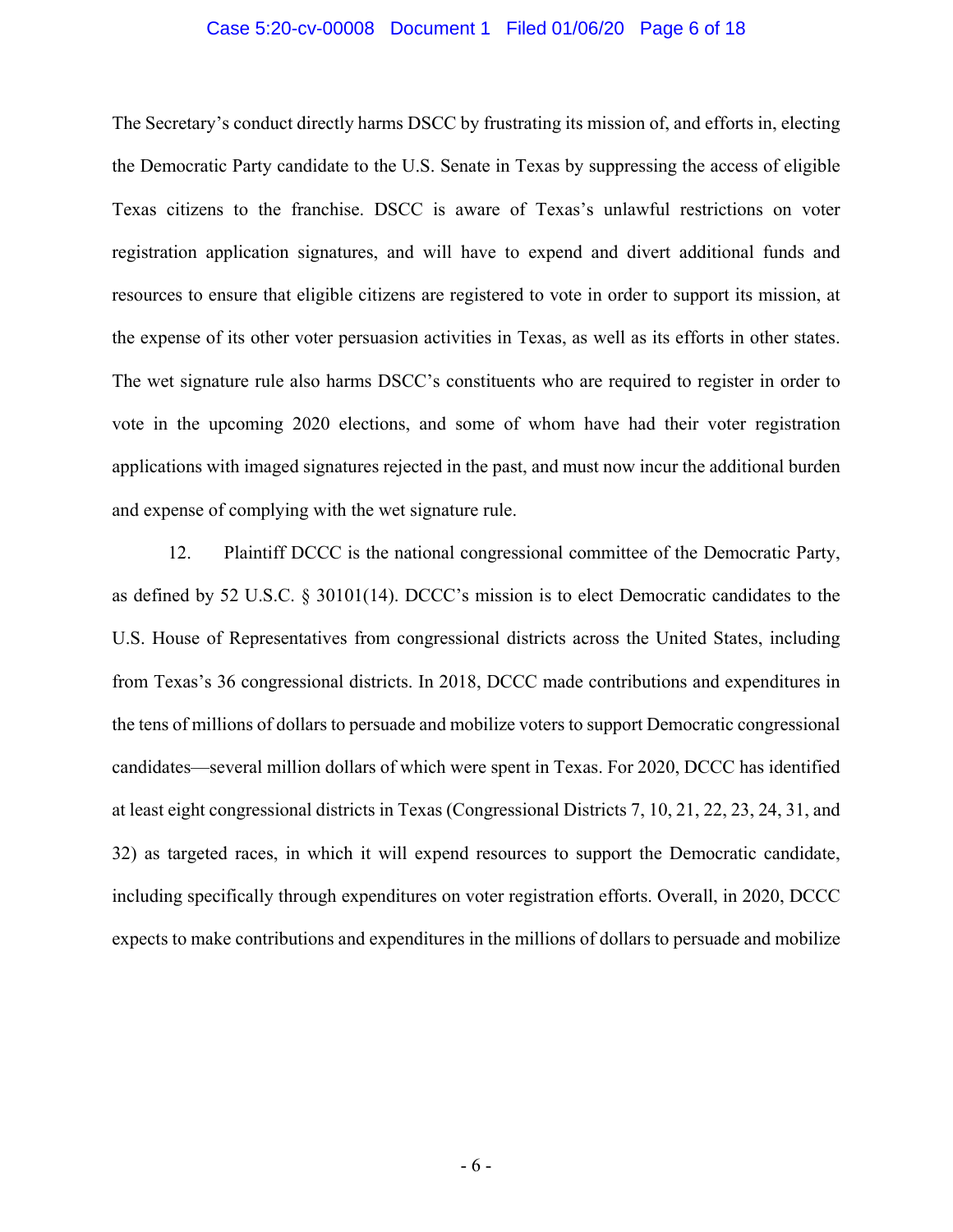### Case 5:20-cv-00008 Document 1 Filed 01/06/20 Page 7 of 18

voters to support Democratic candidates in congressional elections around the country, including in Texas.

13. In support of its mission, DCCC is currently engaged in a campaign to boost voter turnout, which includes a canvassing program to expand registration in Texas. To date, DCCC has spent over \$250,000 and has committed to spend over \$350,000 to increase voter registration among eligible Texans by, among other things, recruiting and training volunteer deputy registrars, collecting valid and completed voter registration applications, and submitting completed applications to the appropriate county registrars. DCCC also relies on online tools, like IWillVote.com, to collect voter information to assist voters in completing registration applications. But Texas's wet signature rule limits the reach of DCCC's campaign: without the wet signature rule, DCCC would be able to print out and submit applications completed online and signed electronically, which would allow DCCC to facilitate the registration of many more voters throughout the State. However, under the wet signature rule, DCCC and its partners will be required to collect and mail hand-signed application forms from voters, or assist voters in submitting the hand-signed forms directly to county registrars.

14. Defendant's conduct directly harms DCCC by limiting the effectiveness of its voter registration campaign and canvassing efforts and frustrates DCCC's efforts to elect Democratic Party candidates from Texas to the U.S. Congress. Because of the wet signature rule, DCCC will be forced to expend more resources, and divert funds from other critical priorities as well as its programs in other states, in order to accomplish its goal of significantly increasing voter registration and turnout in Texas. The wet signature rule also harms DCCC's constituents who are required to register in order to vote in the upcoming 2020 elections, and some of whom have had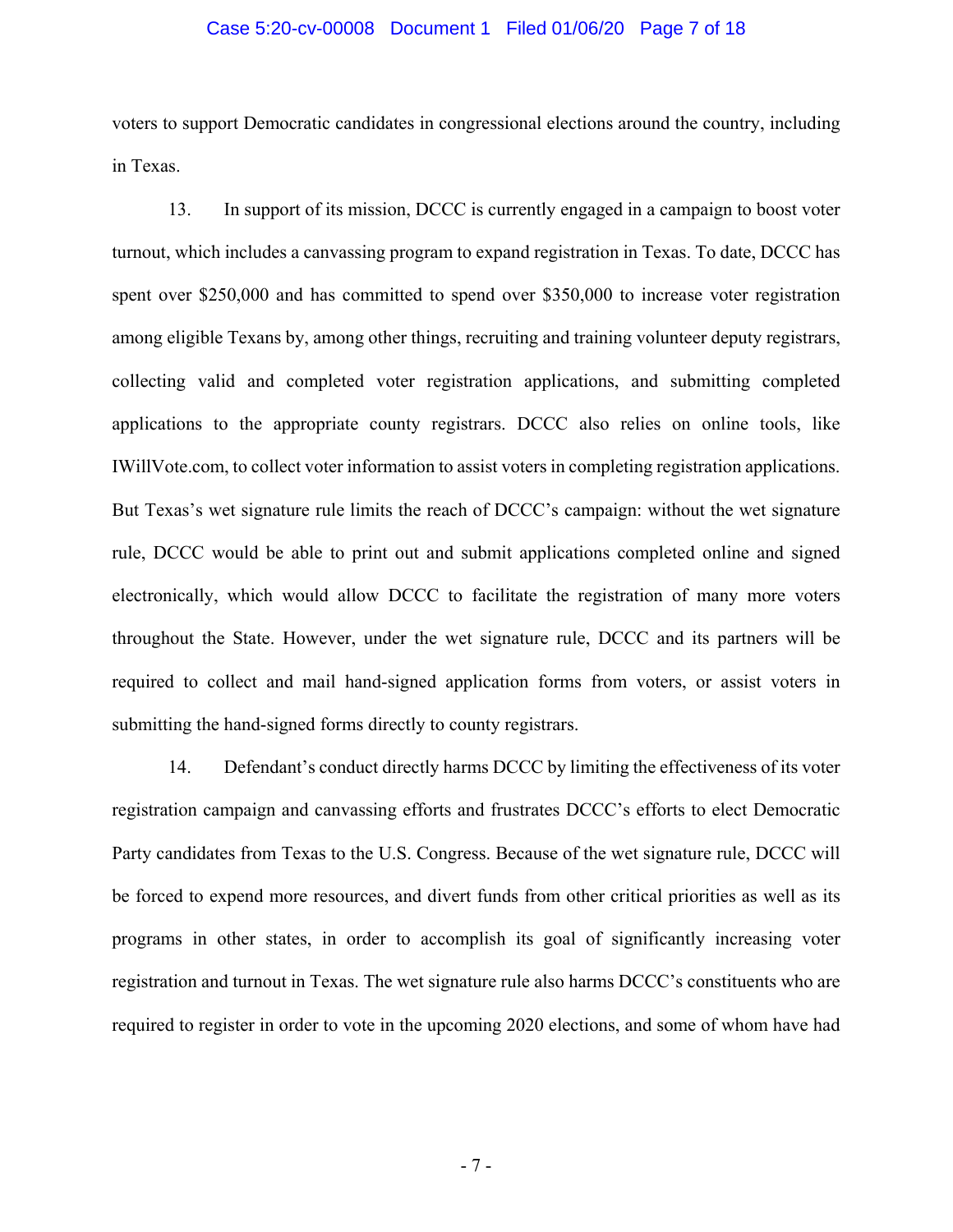#### Case 5:20-cv-00008 Document 1 Filed 01/06/20 Page 8 of 18

their voter registration applications with imaged signatures rejected in the past, and must now incur the additional burden and expense of complying with the wet signature rule.

15. Defendant, RUTH R. HUGHS, is the Secretary of State of Texas and is sued in her official capacity. She is Texas's chief election officer and is charged with administering the Texas Election Code. The Secretary is also charged with maintaining "uniformity in the application, operation, and interpretation of" the Texas Election Code. TEX. ELEC. CODE § 31.003. "In performing this duty, the Secretary shall prepare detailed and comprehensive written directives and instructions relating to and based on" the Election Code and "distribute these materials to the appropriate state and local authorities having duties in the administration of these laws." *Id*. The Secretary also assists and advises "all election authorities with regard to the application, operation, and interpretation of" the Texas Election Code, *id.* § 31.004(a), and is responsible for "implement[ing] and maintain[ing] a statewide computerized voter registration list that serves as the single system for storing and managing the official list of registered voters in the state." *Id.* § 18.061.

### **GENERAL ALLEGATIONS**

16. Texas law provides several avenues through which eligible citizens may submit their voter registration applications to their county registrar: by personal delivery, by mail, or by fax. TEX. ELEC. CODE § 13.002(a). None of these options require a wet signature on the registration application. And although a voter who chooses to register by fax must also mail the application to their county registrar, Texas law requires only that they mail a "copy" of the application. *Id.*  § 13.143(d-2).

17. In 2018, an organization seeking to increase voter turnout in Texas deployed a smartphone application ("app") to assist voters in completing their registration forms, just as it had

- 8 -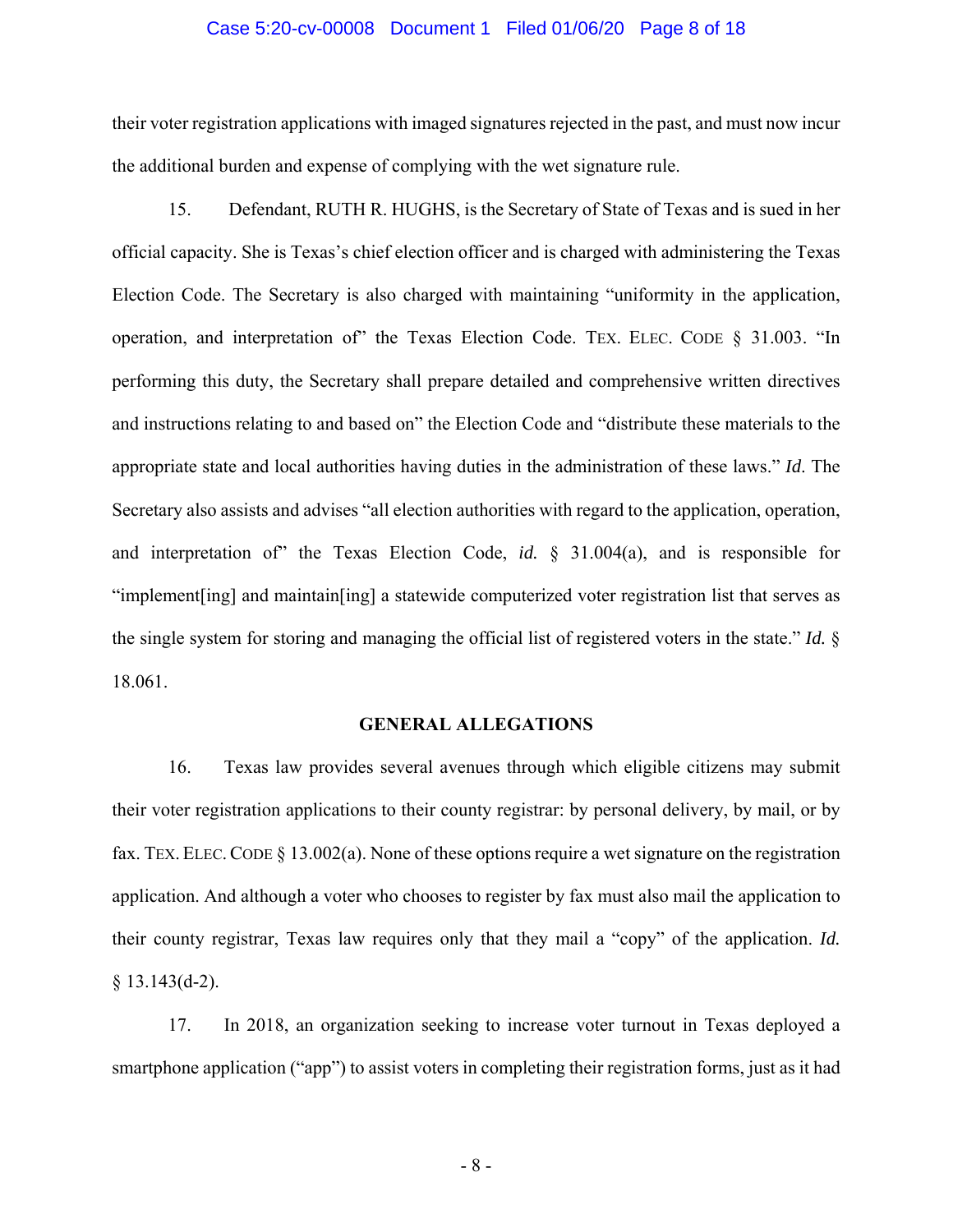#### Case 5:20-cv-00008 Document 1 Filed 01/06/20 Page 9 of 18

done successfully in Alaska, Colorado, District of Columbia, Kansas, and South Carolina. *See* Debra Cleaver, *We Found a Way to Increase Voter Turnout in Texas, but Texas Isn't Interested*, Medium (Oct. 4, 2018), https://medium.com/s/story/texas-rejected-1000s-of-legally-submittedvoter-registration-forms-days-before-the-deadline-d4dbc7fa8504. The app allowed applicants to provide information through their smartphones that would auto-populate into a paper voter registration form. The voter would then sign their name on a piece of paper, take a picture of the signature, and upload it to the app. Once the organization received the uploaded information, it affixed the voters' signatures to the application form and faxed and mailed a copy of the application to the county registrar in accordance with Texas law. Using the app, thousands of Texans were able to quickly and seamlessly complete their voter registration applications.

18. Between late September and early October 2018, more than 2,400 voters in Texas used the smartphone app to complete their voter registration applications. Then, five days before the registration deadline, former Texas Secretary of State Rolando Pablos indicated that the 2,400 applications were invalid because, according to the Secretary, every registration requires an original, wet signature. Press Release, Texas Secretary of State, Secretary Pablos Reminds Texans To Exercise Caution When Registering To Vote (Oct. 4, 2018) (available at https://www.sos.texas.gov/about/newsreleases/2018/100418.shtml). And a spokesperson for the Secretary went as far as to declare the use of the smartphone app to submit voter registration applications "illegal." James Barragan, *Thousands of Texas voter registration applications filed using online tool could be invalid*, The Dallas Morning News (Oct. 4, 2018), https://www.dallasnews.com/news/politics/2018/10/04/thousands-of-texas-voter-registrationapplications-filed-using-online-tool-could-be-invalid/.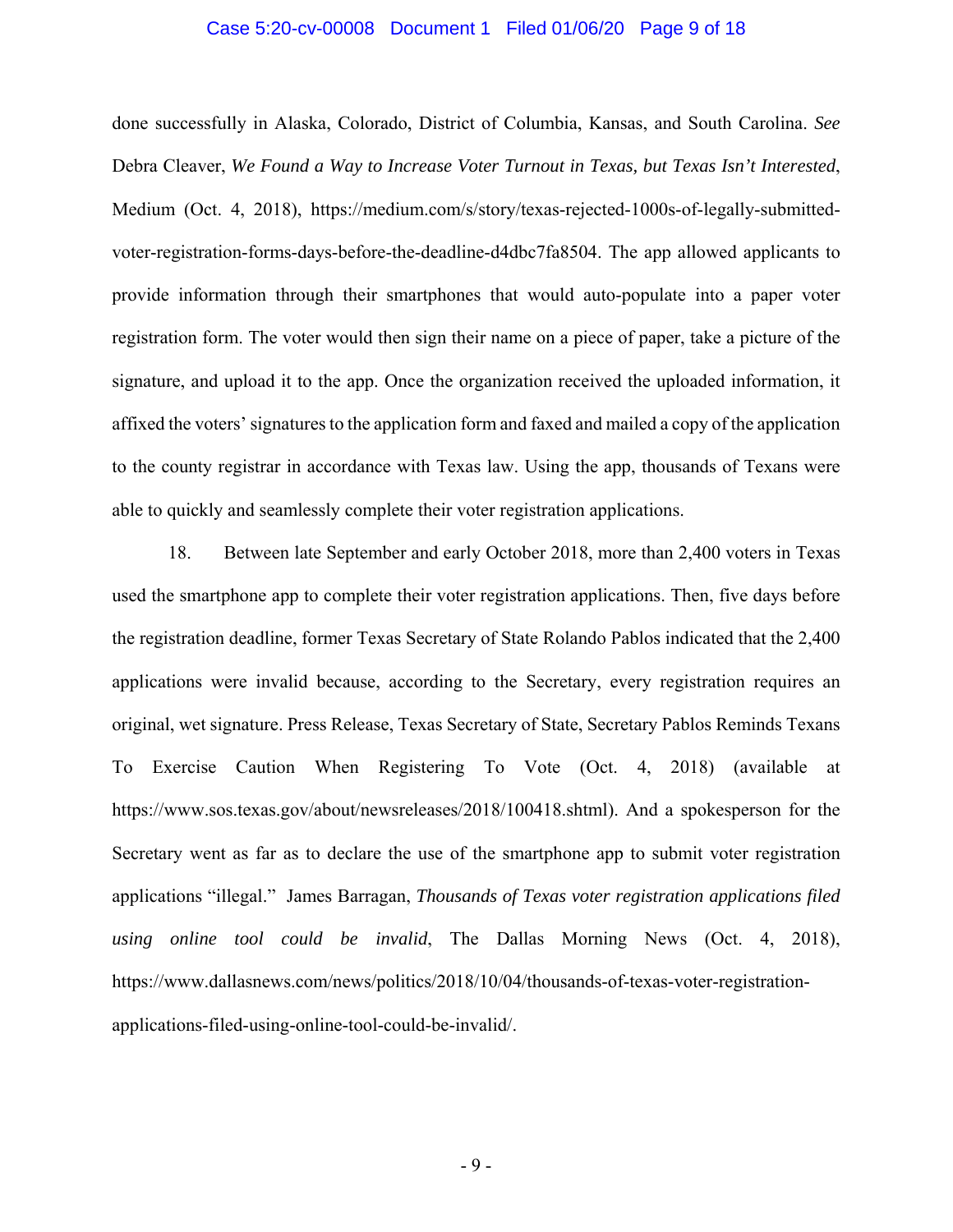### Case 5:20-cv-00008 Document 1 Filed 01/06/20 Page 10 of 18

19. The Secretary's announcement created confusion among county voter registrars and voters who were forced to reconcile the inherent conflict between the registration laws and the new-found wet signature rule. For instance, the day after the Secretary announced the wet signature rule, Bruce Elfant, the Travis County registrar, said that he would process and accept registration applications without wet signatures despite the Secretary's announcement. According to Elfant's legal counsel, state law allows for copies of voter registration forms to be submitted without wet signatures. The next day, Elfant reversed course and claimed that between 400 and 500 applications submitted without a wet signature would be rejected. He also acknowledged that not all effected voters would be able to re-submit their applications and register before the deadline.

20. Other counties followed the Secretary's guidance, and it is anyone's guess how the county registrars determined whether an application complied with the wet signature rule. Neither Texas law nor the Secretary's interpretation sets forth any standards that would inform a registrar's signature analysis, and the Secretary has admitted that election officials are not expected to, and typically do not, analyze or compare wet signatures. *Stringer v. Pablos*, 320 F. Supp. 3d 862, 874 (W.D. Tex. 2018), *rev'd and remanded sub nom. Stringer v. Whitley*, 942 F.3d 715 (5th Cir. 2019). Absent any guidelines for distinguishing between wet and imaged signatures, enforcement of the wet signature rule will be left entirely to election officials' unfettered discretion and will inevitably result in the arbitrary deprivation of the right to vote.

21. The Secretary's decision to impose this rule, moreover, is unsupported by existing state statutes governing voter registration, and it also contradicts well-established federal and state laws that recognize the validity of electronic or other non-ink signatures. For example, if a person completes a voter registration application at the Department of Public Safety (DPS), DPS must "inform the applicant that the applicant's electronic signature provided to the department will be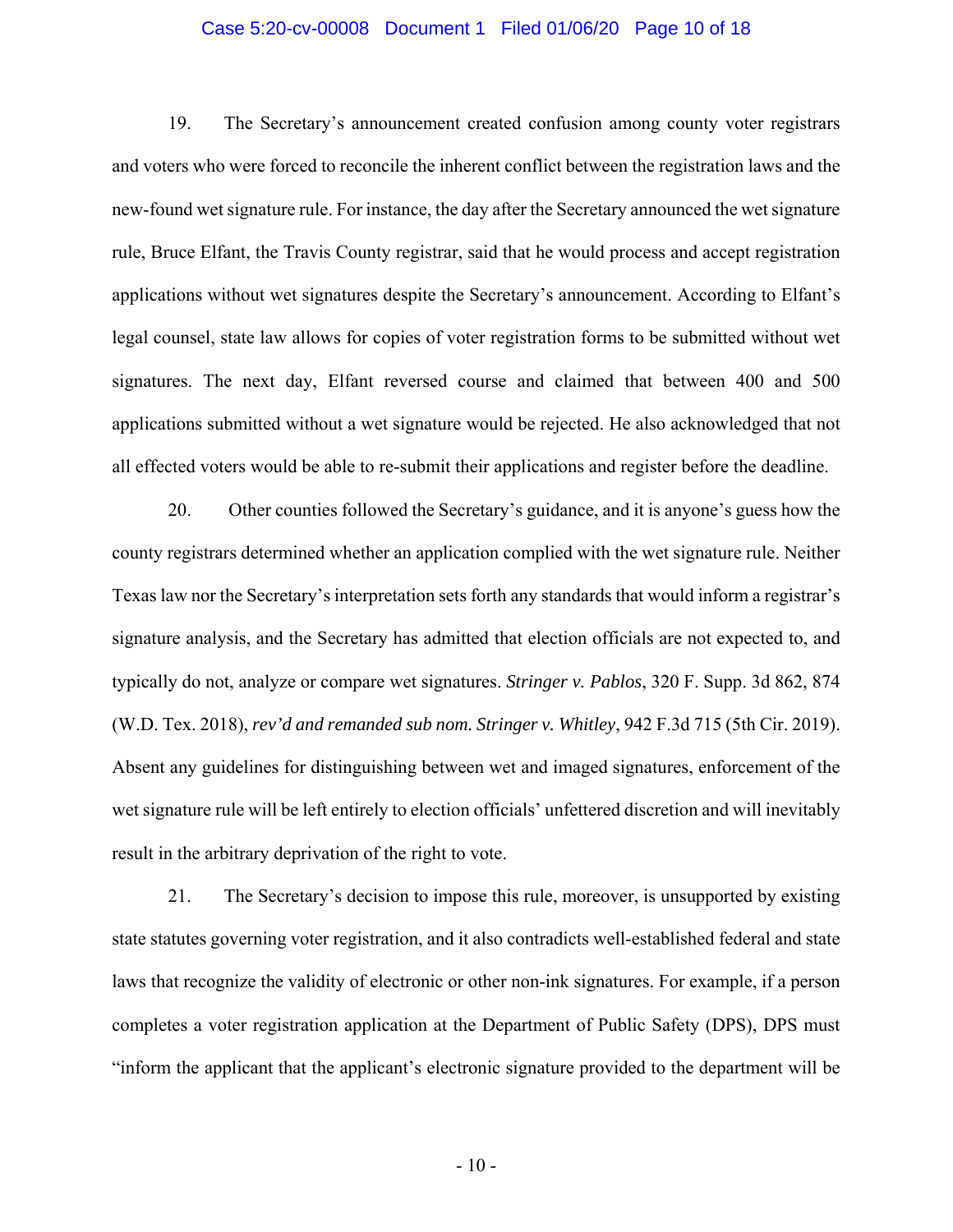### Case 5:20-cv-00008 Document 1 Filed 01/06/20 Page 11 of 18

used for submitting the applicant's voter registration application." TEX. ELEC. CODE § 20.066. The Texas Administrative Code also authorizes election officials to capture voters' signatures using electronic devices for Election Day signature rosters, 1 TEX. ADMIN. CODE  $\S$  81.58(a), and the Code specifically defines "electronic signature" as "a digitized image of a handwritten signature." *Id.* at § 81.58(b). The Texas Business & Commerce Code recognizes that a signature "may not be denied legal effect . . . solely because it is in electronic form" and expressly states that "[i]f a law requires a signature, an electronic signature satisfies the law." TEX. BUS. & COM. CODE § 322.007(a),(d).

22. In a recent lawsuit involving the State's voter registration procedures, a federal court found that the Secretary had "no authority for the proposition that [applications must contain] a physical ink signature written on paper by hand" to comply with Texas election laws, and confirmed that "there is nothing in Texas law that precludes the use of electronic records and electronic signatures." *Pablos*, 320 F. Supp. 3d at 896. On the contrary, Texas law "permits [the Secretary] . . . to accept electronic records and electronic signatures," and "[t] here is no legal impediment to using electronic signatures." *Id.* at 896-97, 899. Furthermore, the Secretary has already acknowledged that "electronic signatures comply with signature requirements under" the Texas Election Code and has also admitted that the State does not use or rely on the signatures for any registration-related purpose. *Id*. at 873-74, 895, 899.

23. The Secretary's wet signature rule is also inconsistent with Texas's election administration procedures, as the Texas Department of Public Safety (DPS) uses a system, similar to the smartphone app, that creates voter registration applications using electronically captured signatures. *Pablos*, 320 F. Supp. 3d at 874. When applicants interact with DPS—whether by applying or renewing a driver's license or changing their address—they complete the relevant DPS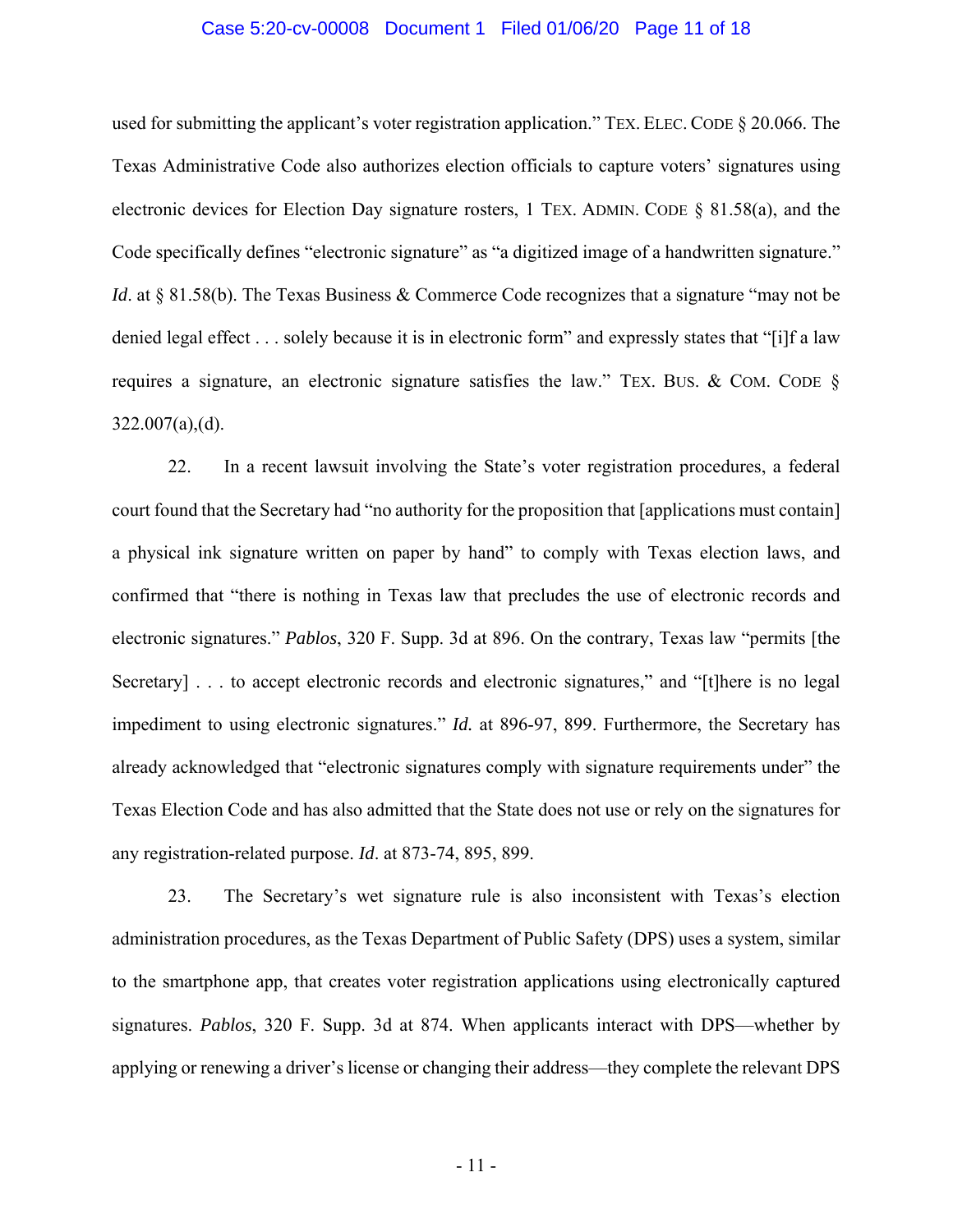### Case 5:20-cv-00008 Document 1 Filed 01/06/20 Page 12 of 18

forms and sign an electronic keypad. The electronic keypad is just that: it is not a physical, paper form but is instead a separate electronic device with a space for an applicant to sign. DPS then captures and electronically stores the signatures entered into the keypad. For purposes of voter registration, DPS reviews its own forms and selects information relevant to voter registration and then combines this information with the electronically-stored signatures to create a separate voter registration application to be sent to the Secretary. DPS then electronically transmits the applicants' signatures with the necessary information to the Secretary to allow the Secretary to register the applicants to vote. *Id*. at 872-73*.* The applicants do not review or complete this voter registration application, nor do they ever physically sign the application form. *Id*. And DPS has acknowledged that the information it transmits to the Secretary includes only a "digital image" of the applicant's signature taken from DPS forms. *Stringer v. Cascos*, No. 5:16-cv-00257-OLG, ECF 77-1 at 42, 120.

24. These practices highlight the unlawfulness and inconsistency of the Secretary's wet signature rule, which is compounded by the fact that there is no official guidance that would inform an election official's analysis of a voter registration application to distinguish between wet-ink and imaged signatures. *Pablos*, 320 F. Supp. 3d at 873.

25. In all, Texas election officials unlawfully rejected applications from eligible voters, many of whom were unable to re-submit their applications in time to vote. As the Secretary and county officials continue to enforce the wet signature rule, many more voters will be denied the opportunity to register. Plaintiffs, as a result, will be forced to continue to divert and expend additional resources toward their mission to increase voter registration and turnout, while curtailing the scope of direct assistance they can provide to Texans during the registration process, all of which hinders Plaintiffs' ability to accomplish their missions.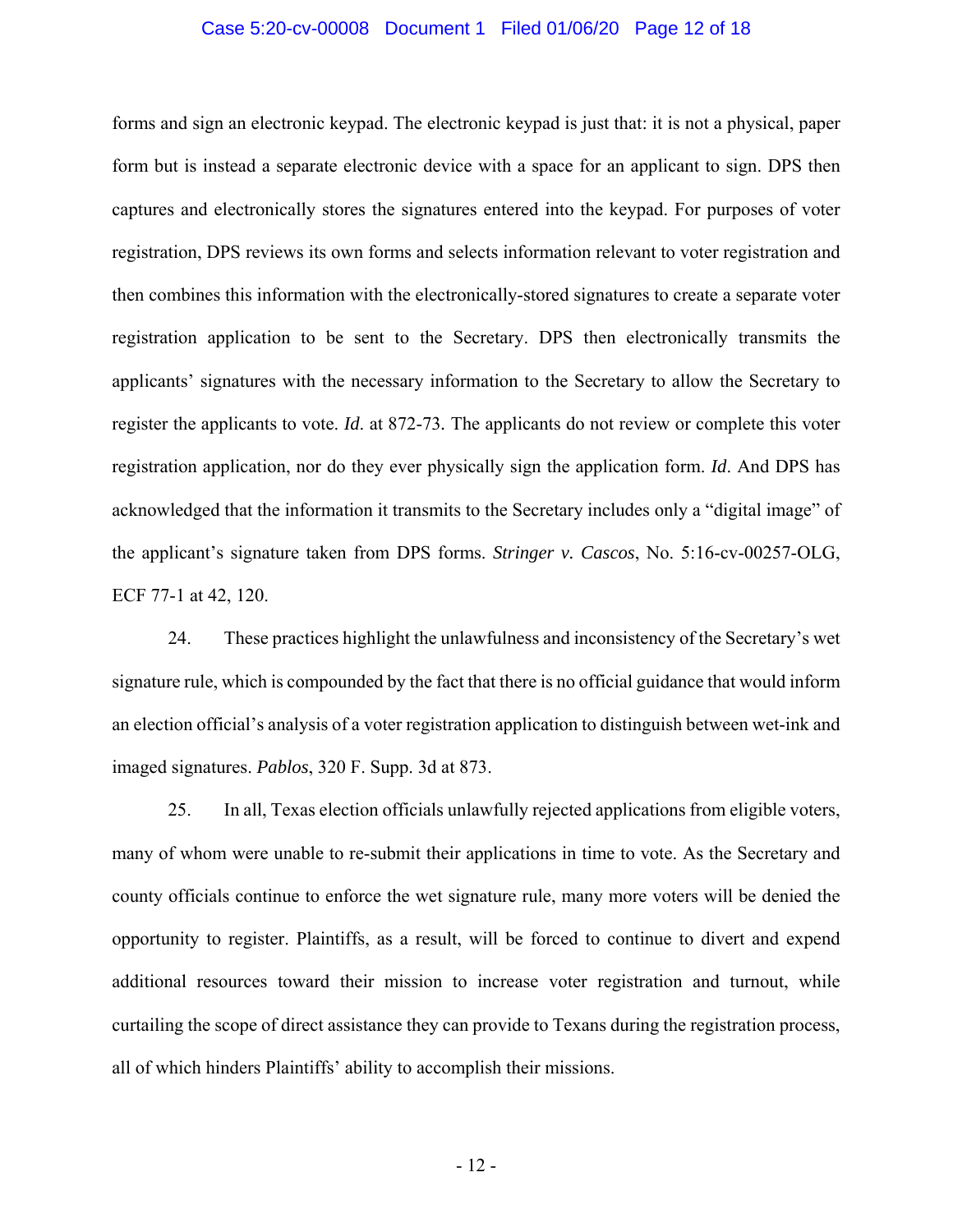# **CLAIMS FOR RELIEF**

# **COUNT I Section 1971 of the Civil Rights Act of 1964 52 U.S.C. § 10101(a)(2)(B)**

26. Plaintiffs reallege and reincorporate by reference all prior paragraphs of this Complaint and the paragraphs in the counts below as though fully set forth herein.

27. Section 1971 of the Civil Rights Act of 1964, 52 U.S.C. § 10101(a)(2)(B), provides

that:

No person acting under color of law shall . . . deny the right of any individual to vote in any election because of an error or omission on any record or paper relating to any application, registration, or other act requisite to voting, if such error or omission is not material in determining whether such individual is qualified under State law to vote in such election

28. Texas's wet signature rule is immaterial to determining whether an elector is qualified to vote in Texas. In another lawsuit involving Texas's voter registration procedures, the Secretary admitted that election officials are not expected to analyze or compare wet signatures, and that "electronic signatures comply with signature requirements under the . . . Texas Election Code." *Pablos*, 320 F. Supp. 3d at 899. The Secretary has also admitted that the State does not use the wet ink signatures that appear on the applications for any voter registration purpose. *Id*. And Texas expressly permits elections officials to collect electronic signatures for Election Day signature rosters. 1 TEX. ADMIN. CODE § 81.58.

29. As a result of the wet signature rule, election officials arbitrarily rejected, and will continue to reject, voter registration applications from otherwise eligible Texas electors, thereby denying these citizens their fundamental right to vote.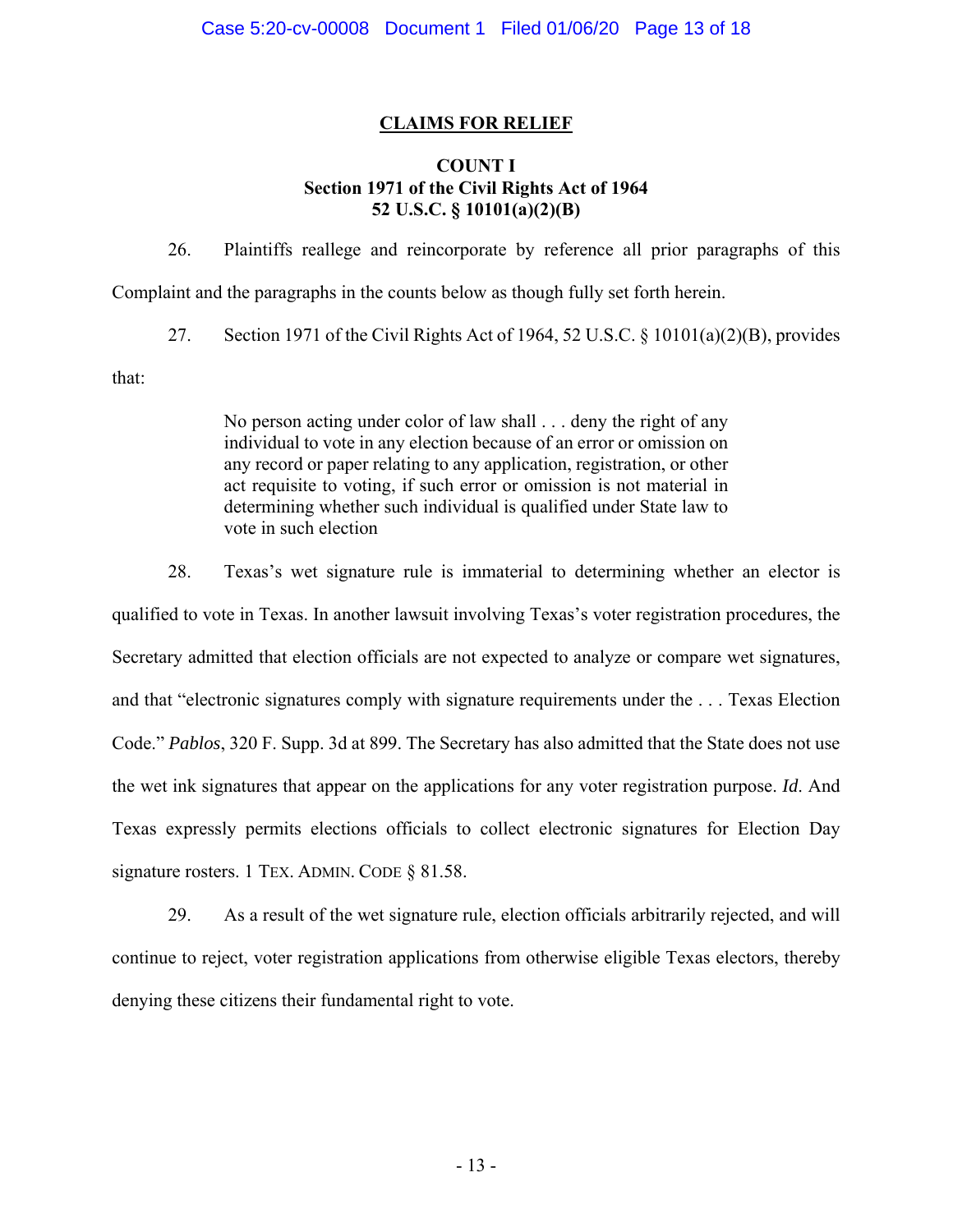### Case 5:20-cv-00008 Document 1 Filed 01/06/20 Page 14 of 18

30. Based on the foregoing, Defendant, acting under color of state law, has deprived and will continue to deprive Texans, including Plaintiffs' members and constituents, of the rights secured to them by Section 1971 of the Civil Rights Act of 1964, 52  $\S$  10101(a)(2)(B).

# **COUNT II Equal Protection (arbitrary rejection of registration applications and disparate treatment) U.S. Const. Amend. XIV, 42 U.S.C. § 1983**

31. Plaintiffs reallege and reincorporate by reference all prior paragraphs of this Complaint and the paragraphs in the counts below as though fully set forth herein.

32. The wet signature rule imposes an unnecessary, ill-defined restriction on the registration process that subjects the right to vote of thousands of eligible Texans to arbitrary enforcement. Because election officials are not required or even expected to analyze applications for the purpose of distinguishing between wet-ink and imaged signatures, there are no guidelines that inform an election official's determination that a signature does not satisfy the wet-ink rule.

33. The Equal Protection Clause of the Fourteenth Amendment to the United States Constitution prohibits states from "deny[ing] to any person within its jurisdiction the equal protection of the laws." U.S. CONST. amend. XIV,  $\S$  1. This constitutional provision applies equally to "the manner of [the] exercise [of voting]," such that "once granted the right to vote on equal terms, the State may not, by later arbitrary and disparate treatment, value one person's vote over that of another." *Bush v. Gore*, 531 U.S. 98, 104-05 (2000).

34. The wet signature rule inevitably results in the arbitrary denial of voter registration applications, and by extension the right to vote, and subjects voters to differential treatment based upon the method by which they signed their applications. The continued enforcement of this rule directly harms Plaintiffs' mission to increase turnout and elect Democratic representatives and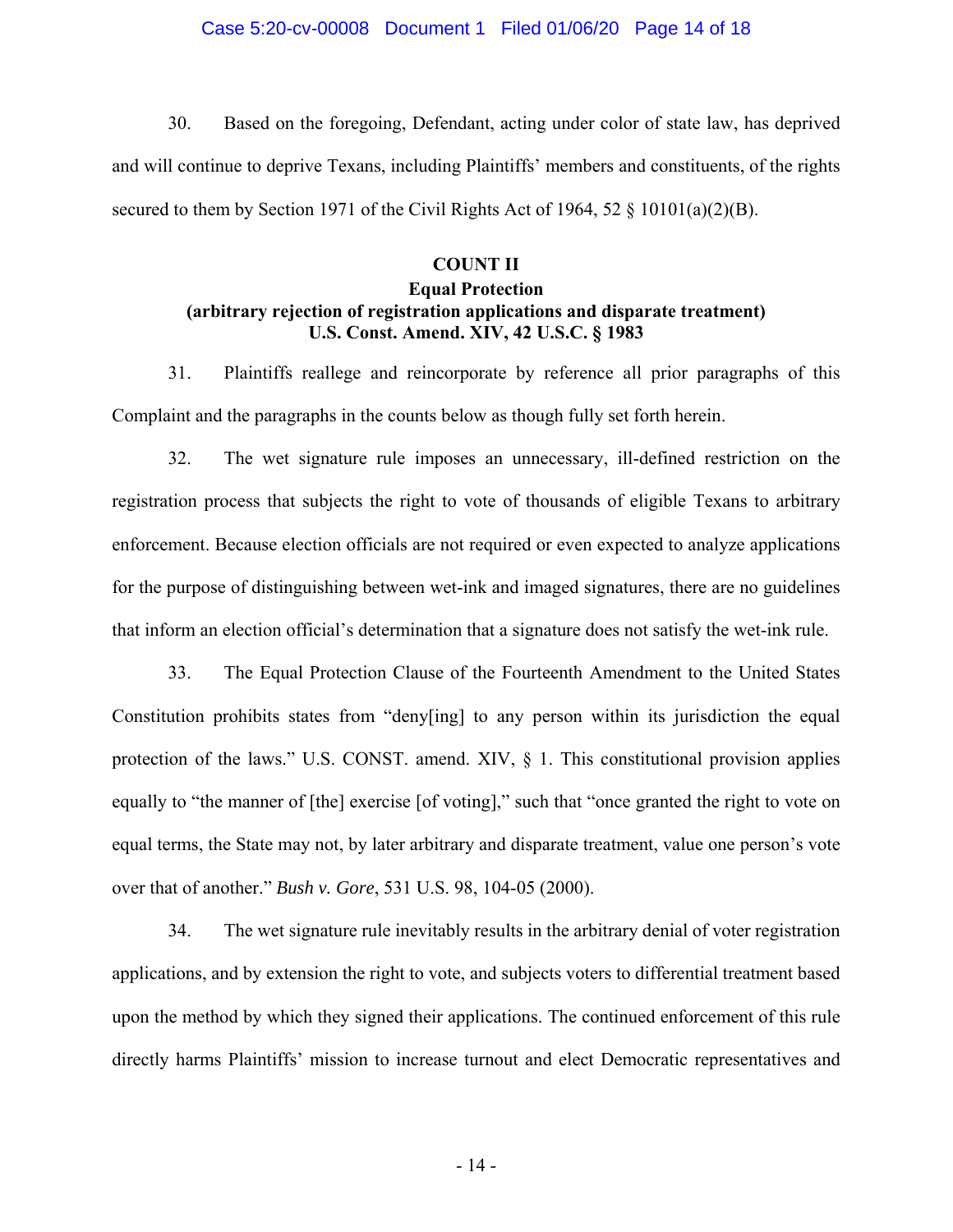disenfranchises those among Plaintiffs' constituents whose applications are rejected for nothing more than the perceived absence of a wet-ink signature.

# **COUNT III Equal Protection (unconstitutional burden on the right to vote) U.S. Const. Amend. XIV, 42 U.S.C. § 1983**

35. Plaintiffs reallege and reincorporate by reference all prior paragraphs of this Complaint and the paragraphs in the counts below as though fully set forth herein.

36. Under the First Amendment and the Equal Protection Clause of the Fourteenth Amendment, a state cannot utilize election practices that unduly burden the right to vote. To determine whether a state law imposes an undue burden on the right to vote in violation of the Fourteenth Amendment, federal courts apply the *Anderson-Burdick* balancing test, which "weigh[s] 'the character and magnitude of the asserted injury to the rights . . . that the plaintiff seeks to vindicate' against 'the precise interests put forward by the State as justifications for the burden imposed by its rule,' taking into consideration 'the extent to which those interests make it necessary to burden the plaintiff's rights.'" *Burdick v. Takushi*, 504 U.S. 428, 434 (1992) (quoting *Anderson v. Celebrezze*, 460 U.S. 780, 789 (1983)).

37. By interpreting Texas election laws to impose a wet signature rule, the Secretary's guidance to election officials imposes an undue burden on the right to vote by causing the rejection of voter registration applications from eligible voters, many of whom would not otherwise have the opportunity to register in time to exercise their right to vote in an upcoming election.

38. And to the extent that TEX. ELEC. CODE  $\S$ § 13.002(a)'s and 13.143 (d-2) impose a wet signature rule, these laws violate the First and Fourteenth Amendments by imposing undue burdens on the right to vote.

39. The wet signature rule, moreover, cannot be justified by any legitimate State interest. Indeed, the Western District of Texas recently acknowledged that Texas statutes recognize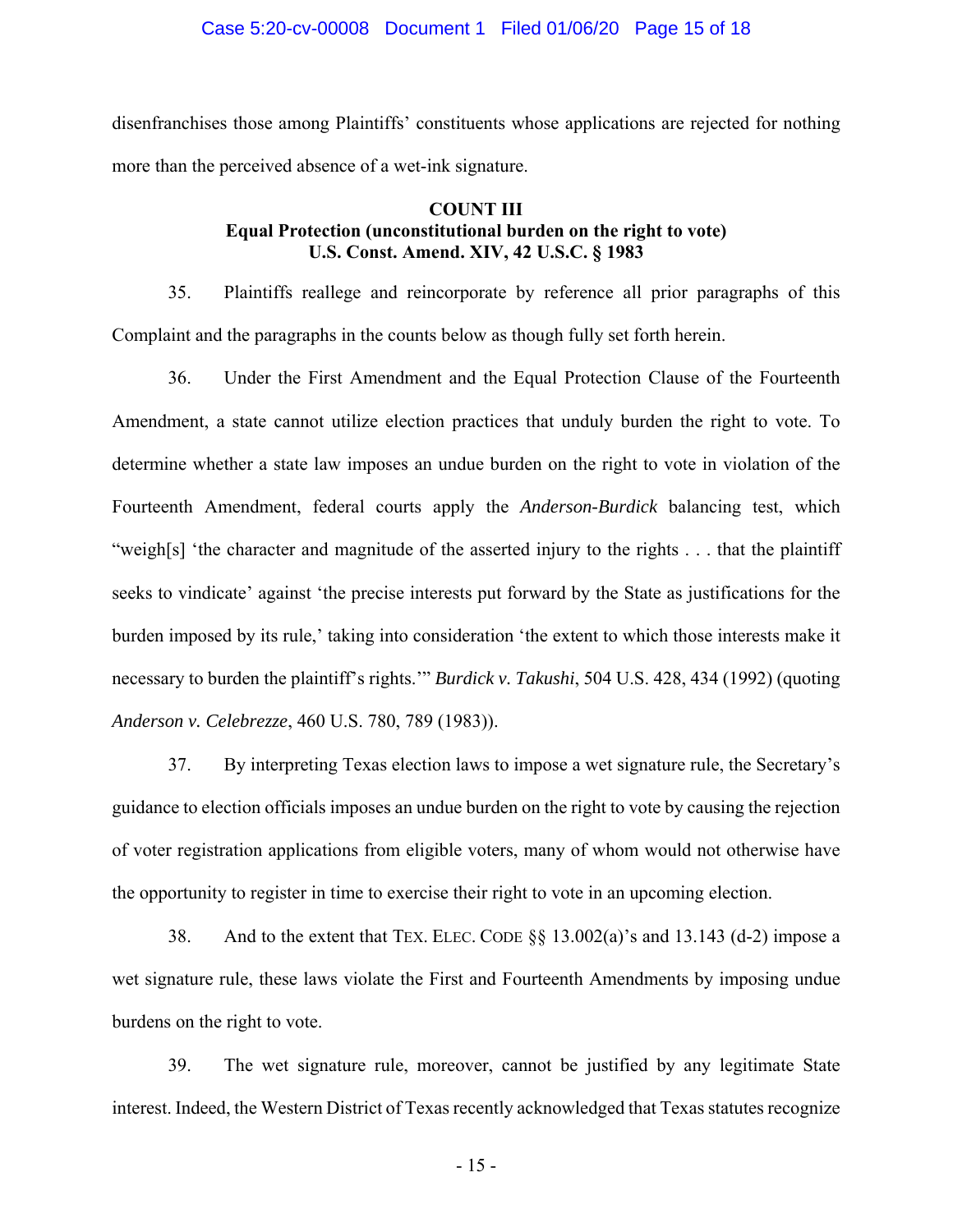### Case 5:20-cv-00008 Document 1 Filed 01/06/20 Page 16 of 18

electronic signatures as legally binding. *Pablos*, 320 F. Supp. 3d at 895-96. And election officials are not expected to, and typically do not, analyze or compare signatures on voter registration applications. *See id*. at 874. The rejection of signatures that do not appear to have been entered by wet ink is therefore unrelated to any fraud prevention rationale, and simply results in the arbitrary rejection of valid applications from eligible voters.

40. Because the wet signature rule unduly burdens the rights of eligible voters to register and vote, and is not outweighed by any countervailing state interest, it violates the First and Fourteenth Amendments to the U.S. Constitution.

# **COUNT IV Violation of TEX. ELEC. CODE § 13.002**

41. Plaintiffs reallege and incorporate by reference all prior paragraphs of this Complaint and the paragraphs in the counts below as though fully set forth herein.

42. Texas law allows voters to submit their registration applications by personal delivery, by mail, or by fax. TEX. ELEC. CODE  $\S$ § 13.002(a), 13.143(d-2).

43. The Secretary has admitted that "electronic signatures comply with signature requirements under the . . . Texas Election Code." *Pablos*, 320 F. Supp. 3d at 899. Nor can Texas law be interpreted to impose such a requirement, considering that the law permits voters to submit "copies" of their voter registration applications in lieu of the originals; the Secretary has admitted that it uses "previously imaged electronic signatures" from driver's license renewals and address changes for the purposes of voter registration; "electronic signatures comply with signature requirements under . . . Texas Election Code"; and the State does not use physical, wet-ink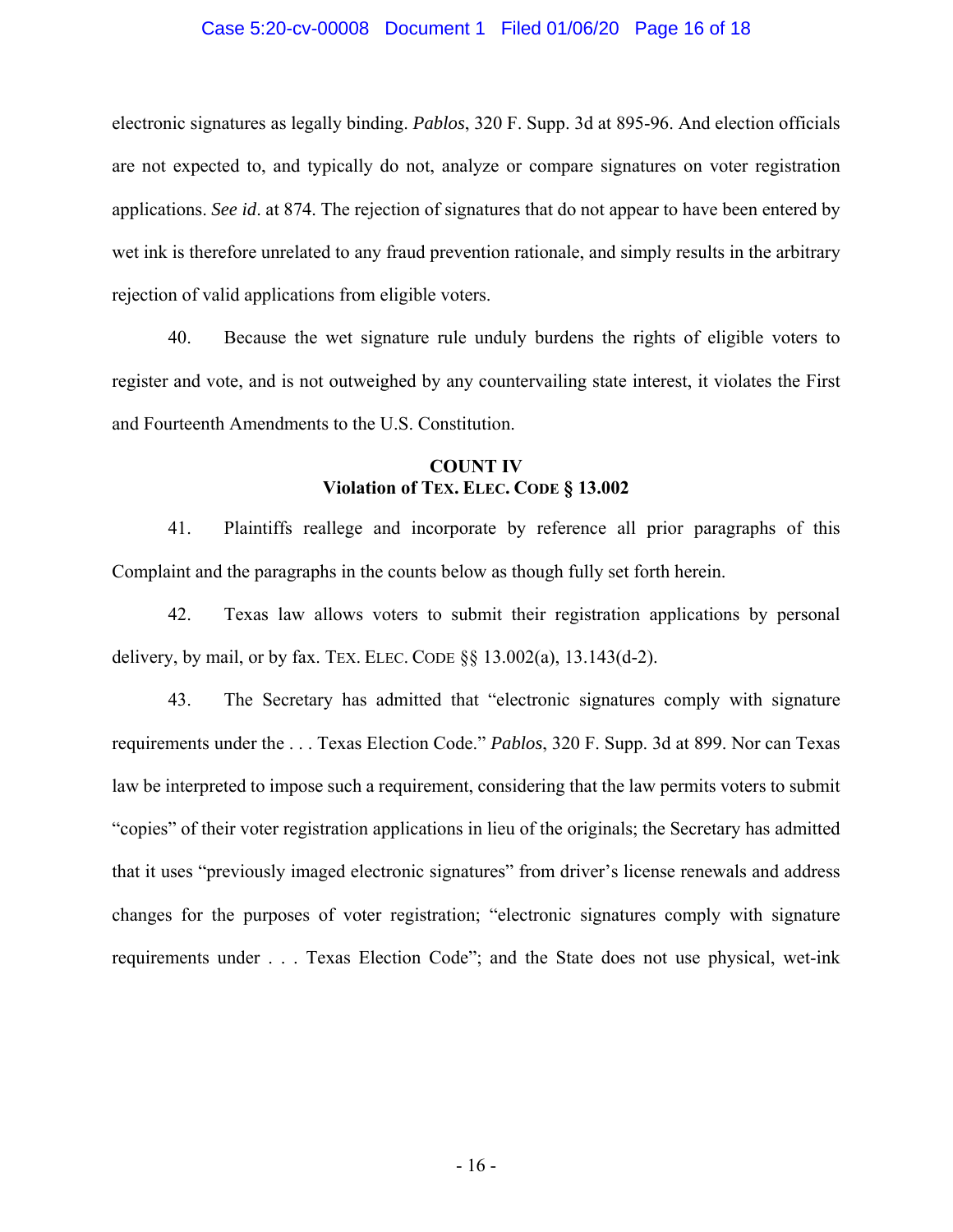signatures on applications for any voter registration purpose. *Id.* at 899. Thus, the Secretary's wet signature rule is contrary to the Texas Election Code.

## **PRAYER FOR RELIEF**

WHEREFORE, Plaintiffs respectfully request that this Court enter judgment:

a) Declaring that the wet signature rule violates section 1971 of the Civil Rights Act of 1964, 52 U.S.C. § 10101(a)(2)(B);

b) declaring that the wet signature rule violates the First and Fourteenth Amendments to the U.S. Constitution;

c) declaring that the wet signature rule violates Texas Election Code sections 13.002 and 13.143 (d-2);

d) preliminarily and permanently enjoining the Secretary, her respective agents, officers, employees, and successors, and all persons acting in concert with each or any of them, including all county voter registrars, from implementing, enforcing, or giving any effect to the wet signature rule;

e) preliminarily and permanently enjoining Defendant from rejecting voter registration applications for lack of a wet-ink signature;

f) requiring Defendant to permit voters whose voter registration applications were previously rejected for lack of a wet signature to resubmit their applications;

g) awarding Plaintiffs their costs, disbursements, and reasonable attorneys' fees incurred in bringing this action pursuant to 42 U.S.C. § 1988 and other applicable laws;

h) granting such other and further relief as the Court deems just and proper.